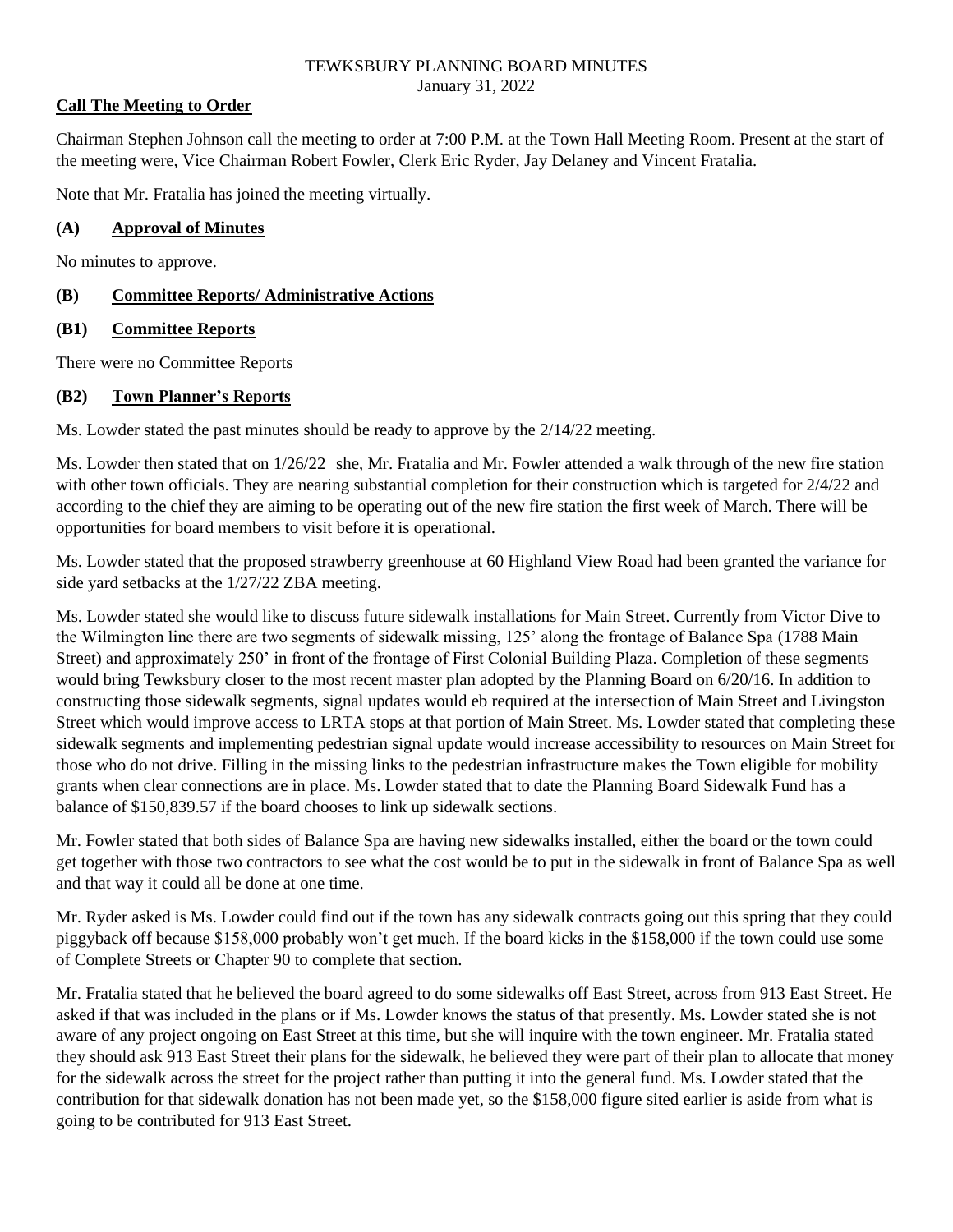# TEWKSBURY PLANNING BOARD MINUTES

January 31, 2022

Mr. Delaney asked if when they want to try to fill in a space that was done by the town or if they could hire someone privately with the people that are there. Mr. Ryder stated that it would have to go out to bid.

Mr. Johnson asked for a ballpark idea of what it would cost for those two sections.

# **(C) 30 East Street – Carolina Properties, LLC on behalf of Holden Irrevocable Trust – Site Plan Special Permit, Special Permit for the Town Center Overlay District and Groundwater Protection District** *(continued from 1/10/22)*

David Plunkett, Dennis Griecci and Gerard Walsh appeared for the continued Special Permits at 30 East Street. Mr. Plunkett stated that were going into a presentation of the revised plans. He feels that they have addressed all the issues that needed to be addressed, they have drafted condominium documents with language to address the Special Permits. Mr. Griecci stated that they have made some plan changes based on Mr. Hardiman's comments. On was digging of test pits in the rear of the site, to calculate the infiltration rate of that area designed to capture runoff. The other plan change was a shift of the retaining wall slightly to the right to better define a swale that will capture runoff that will go to the area previously mentioned instead of the abutter. They also addressed concerns about the auto turn analysis that was provided and provided Mr. Hardiman with documents regarding snow removal.

Mr. Ryder asked what the depth of the swale is. Mr. Griecci stated the minimum depth is 6" and it goes down to about 1.5'. Mr. Griecci then pointed to a low area in the back that is about 6" deep that will be loamed, seeded and landscaped with the rest of the area that will infiltrate.

Mr. Fowler asked where water was reserved when they did the two test pits in that same area. Mr. Griecci stated water was observed, he would need to check the test pit logs. He sent the logs to Mr. Hardiman as part of the middle package. Estimated seasonal high was estimated at 110.63. Mr. Fowler stated that it would be hard to make a decision not knowing the distance there is from water observed to the bottom of the swale. Mr. Griecci stated that they have a minimum of two feet separation between the bottom of that low area and estimated seasonal high water. Water was observed in the hole quite a few feet below that.

Mr. Delaney asked if the soil would be landscaped or if there will be grass that will have to be cut through the condo association. Mr. Griecci stated it will be loamed, seeded, and maintained as grassed area so it will be cut as part of the HOA. Mr. Delaney asked if landscaping it will take away some of the depth. Mr. Griecci stated that was calculated into the design of the swale so the actual cross section of the swale has it so a  $6"$  minimum depth and goes up to 1.5', that grass will not take up any of that volume area. Mr. Delaney asked if the designated areas are going to be enough to store snow or if the snow will be removed. Mr. Griecci stated that the do have a note on the plan that accumulated snow shall be removed from the site per the HOA agreement.

Mr. Fratalia stated he does not think they have resolved issues discussed in prior meetings regarding parking and access in and out of the project as far as the fire department. He stated that he still feels that there is not enough visitor parking and snow storage. Mr. Walsh stated spoke with East Coast Irrigation regarding the snow removal issue, they are planning to use a skid steer and a six wheel for removal so snow would be loaded right on the truck. Mr. Plunkett stated that snow removal is part of the overall condominium fee. It is listed in many documents and will be listed as a condition on all the permits, approvals and terms and conditions to the point that he feels they have done everything possible; Mr. Walsh knows specifically the type of contract that needs to be done, they are committing themselves to that type of contract.

Mr. Delaney stated that when landscaped the swale cannot be changed in any way shape or form because if they do they will have a real problem with the water. The swale looks very minimal to him and he wants to make sure that in the association the landscaping doesn't change. Mr. Plunkett stated that in the terms and conditions everything asked has been spelt out and there's a reason for repetitive reference so no one is able to say they did not know about that, its going to be something that is made clear to assure that what is discussed in these meetings is brought into fruition when it is actually built out and people have to follow the rules.

Mr. Fowler asked if the funds to pay the contractor are already established through condo dues. Mr. Plunkett stated that's right, he put it in the budget as a specific line item.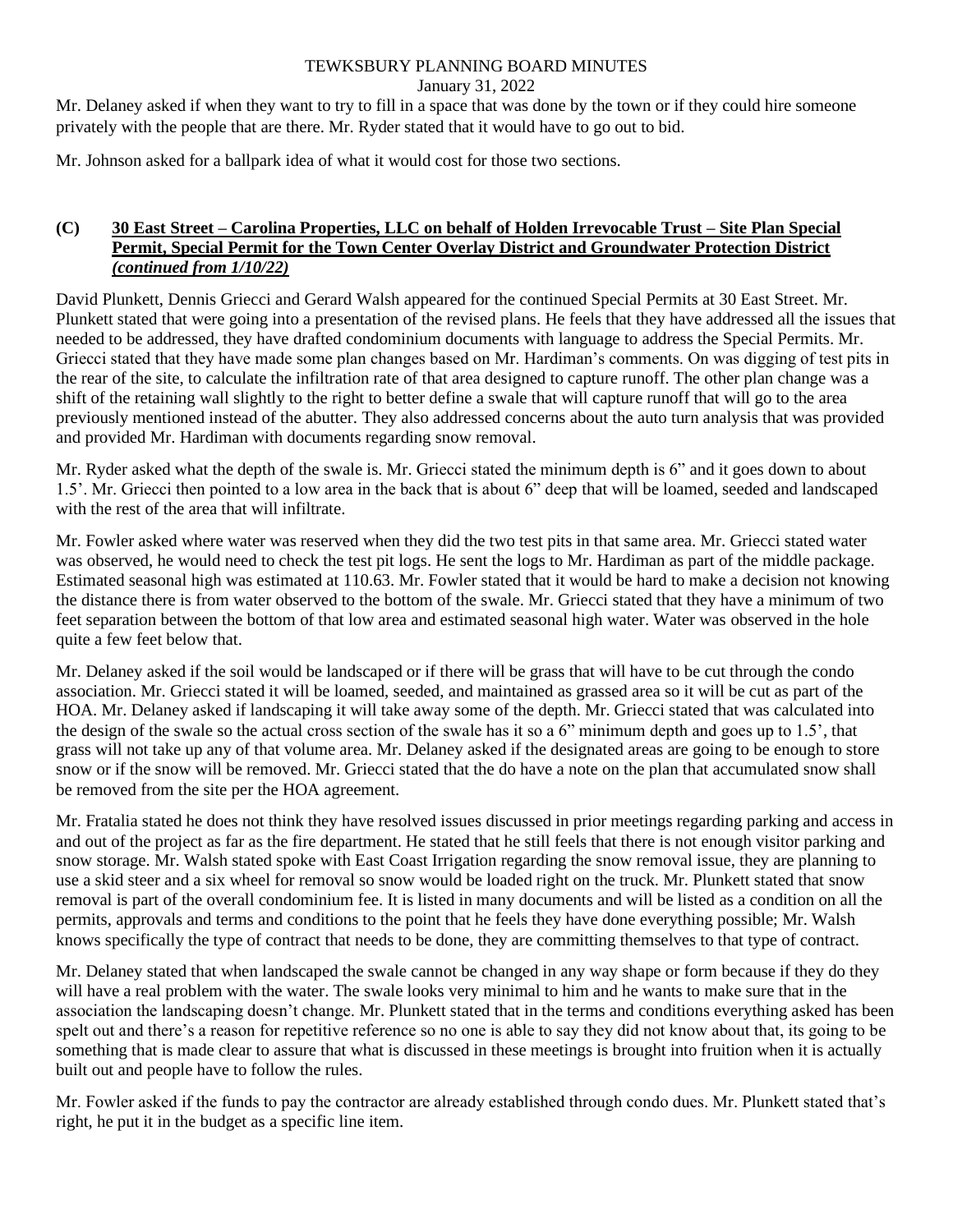Mr. Johnson stated he finds himself torn because one of the things they seem a little held up on is the parking. The plans exceed what's required by two, so he is struggling because to look at it and say it's not enough, they are basically saying the boards own rule is not requiring enough because 9 is what is needed and 11 is what has been provided. At the same time he can understand that in looking at where the 11 spaces are that, that is giving some of the members pause. Mr. Johnson suggested they go around the table to see where board members are at instead of just closing the hearing to help them out.

Mr. Plunkett stated that right now they have this parcel of land that is well beyond its useful life, at one point he believes it was a rooming house. Now taking it and incorporating some of the historic aspects of the site, have a brand new development that will be a real upgrade and will be something that is deserving of what they are trying to create in the town in the town center and that's the purpose of TCOD and he would hope that they could get all the of the board members to look at this in the its entirety of what they are trying to do and what it accomplishes to a very significant part of the town in the improvement that would be brought to this parcel of land.

Mr. Johnson asked if they have been given the complete package at this point. He asked Mr. Fratalia if he felt comfortable moving forward on the project at this point, if no, does he have a suggestion that would get him to yes. Mr. Fratalia stated he is all in favor of increasing and beautifying the area that the project sits on now but, there's a limit as to what he thinks is comfortable for him to vote on a number of units that are there and that's his biggest hang-up. He thinks the project is nice and he has not problem voting in the affirmative if they went this far with a reduced number of units. Several people have been discussing the fact that in and out of the garages is a very dangerous situation. Not everyone is as efficient in driving and another person so that's his hang-up. The project looks nice, he just thinks its one unit too big.

Mr. Ryder stated at the end of the day that the contractor is not in it to beautify the parcel, the contractors building this, the end goal is financial. They could sit and say its not a financial gain or it's to beautify this parcel but at the end of the day if its not financially feasible for him he's not going to do this. At the end of the day the board has to look at what is right in that parcel and what is going to fit in that parcel. He agrees with Mr. Fratalia that it is one too many units, they are shoehorning 3 units into this narrow parcel. The building commissioner showed concern about the auto turn, other board members are concerned about various issues. The snow can be worked out, but in his experience the contractor is going to do what they have to do to keep it clear and the snow is probably staying on site until the storm is gone and that will be a significant impact to the residents there. Mr. Ryder stated that he agrees with Mr. Fratalia, they are trying to get three units into a spot that two would work great but it really comes down to financial. They are getting a commercial component and three more units and he thinks three is too much.

Mr. Fowler stated at this juncture he would vote yes for this

Mr., Delaney stated the big concern he had was the snow removal. As long as the swale and landscaping doesn't fill in his answer is yes.

Mr. Johnson stated he would say yes. The reason being that it has been a long time since they started this and it's been the same setup since the beginning, they have been going though this process asking for this which at this point he feels have been provided. He asked Mr. Ryder what it would take to get him to a yes vote. Mr. Ryder stated some of the things from the building commissioner and as stated they are using large vehicles; someone could probably swing a Prius in there. Mr. Walsh stated he was concerned about exactly what he is saying that the last parking spot and the computer simulated turning situation and if someone was a bad driver, they would have a hard time getting in and out of there. So, what he did was he went out to his parking garage and put cones and yellow caution tape up and simulated the exact parking lot proposed. He then took a video of his wife performing the same maneuvers that would be done to get out of that last spot. In a mid-size SUV, the first time she did a three point turn to get out, the second time she just did a one and go, he then had her back into the spot so she would be able to just pull out and she was able to do so. Mr. Griecci stated they had the video and played it for the board. Mr. Ryder stated he's not opposed to the project; he thinks that they are beautifying a parcel within the center of town. As he always stated the board is here representing all the residents, abutters, and everyone else that has questions and concerns of what has transpired with the town center overlay district. He feels its their duty to raise those concerns, there's issues with some things that have gone on and he thinks that why they have brought these things up and had their doubts about it. Mr. Walsh stated that he can see their concerns, they've been here for over a year now trying to address all the concerns. It is a tight site, he agrees, but financially it is borderline to do this. That building needs to be demolished. The commercial part of it is very nerve-racking because a lot of the commercial space in Tewksbury is vacant, so that part can't even be figured into the financials. Mr. Ryder stated that he understands, that a lot of times what is presented to the board in the beginning they may like but there are variables that change what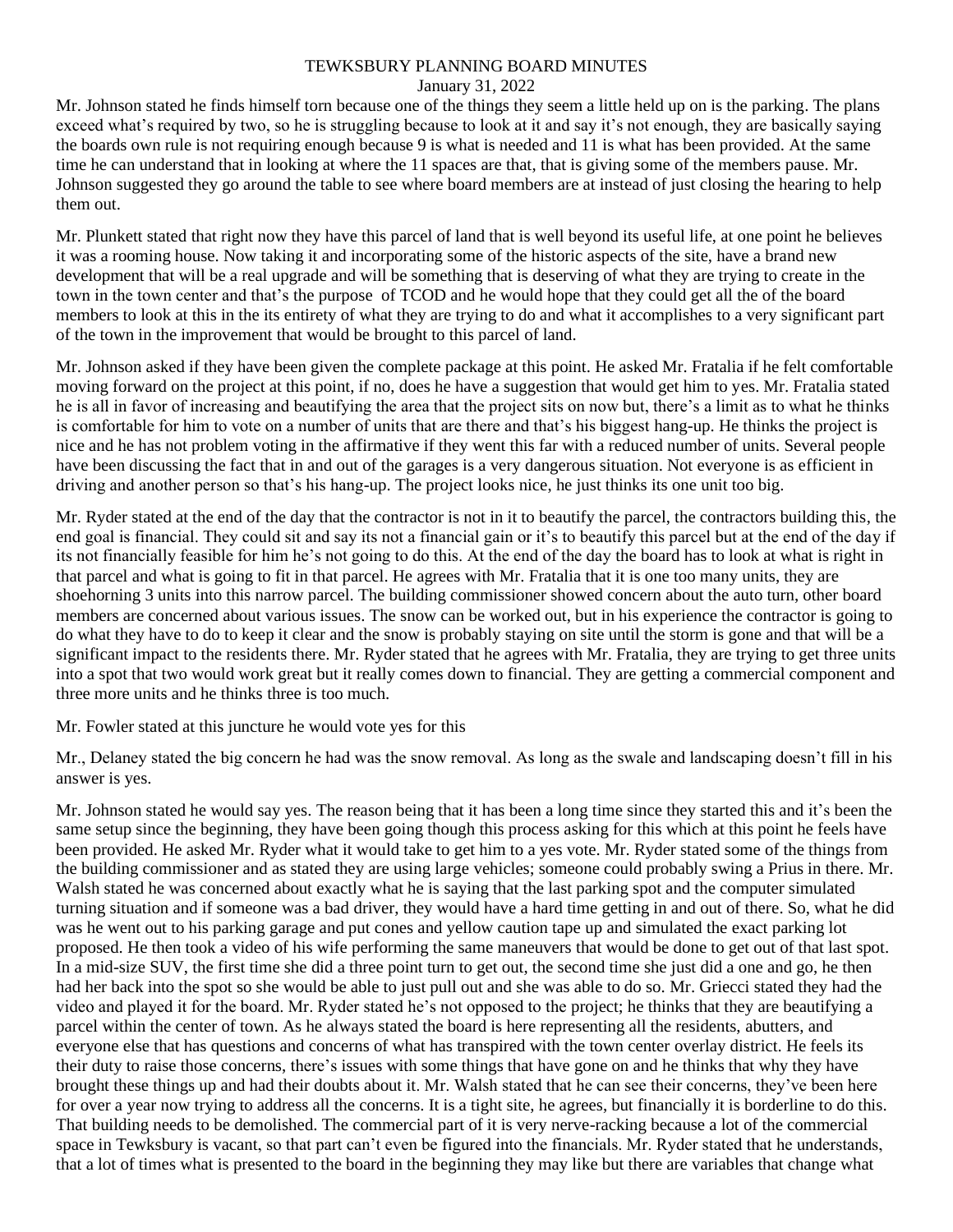they may like whether it be code or turning radius or another departments questions or concerns and what they have shown is hard to dispute, somebody turned a car around, he's not saying it cant be done, he just thinks it's a tight spot. Parking was a concern of his in the beginning, but they are exceeding that, they are exceeding what the town requirement is. It's hard to dispute what they have done here, at the end of the day its going to make the parcel better than it currently is, its going to clean up the blighted property and at the end of the day that is the goal for what they want developers to do. Mr. Johnson asked Mr. Ryder what the requirement is to get him to a yes vote. He stated the applicant has done everything they can to try and make it work and he cant argue with the video, the only concern he still has is managing the snow within the property and its going to be difficult but its going to be in the Special Permit and they'll have that to go after them if there is a concern of snow being pushed onto the road or snow being pushed to the neighbors fence because the abutter's fence is right on the property line and if too much snow is pushed up there its going to have an impact on the property owners next door. Mr. Johnson asked if there is anything additional beyond some of the conditions they already asked of the applicant. Mr. Ryder said no. Mr. Plunkett stated that if it would help, they can insert these terms and conditions into the sales agreement and unit deeds. Mr. Ryder stated that yes it should be stated in the deed do that if the town has to go after the property owner, they have the deed to refer to so its not an issue. Mr. Johnson stated that in addition to number two in the proposed conditions to make reference to including the conditions in the HOA as well as the roll over to the unit deeds. Mr. Johnson stated that they will alter the conditions to include what has been discussed.

There were no questions from the audience.

Mr. Ryder stated he has spoke with one abutter who was happy something was finally being done with the property, he is concerned about the snow being pushed against his fence but he told him he would address that concern.

Mr. Fratalia stated they did have a letter from an abutter not approving the site.

Mr. Fowler stated Mr. Hardiman doesn't really say yes or no. Ms. Lowder stated that the latest submission by Mr. Griecci dated 1/27/22, the response letter and revised drainage calculations were provided to the Community Development office on 1/28/22 and Mr. Hardiman was not in the office to offer comment on the final drainage calculation updates but she expects to have comments from him in the next couple days.

Mr. Johnson asked the petitioner if they feel that the changes they have made and submitted will satisfy Mr. Hardiman to the point that if they close this the last piece is going to be dealing with Mr. Hardiman.

Mr. Fowler asked Mr. Griecci if he felt comfortable with this. Mr. Griecci stated that he does.

**MOTION-** Mr. Fowler made a motion to close the hearing. Mr. Ryder seconded the motion. Roll call vote was taken. Mr. Fratalia voted aye. Mr. Ryder voted aye. Mr. Fowler voted aye. Mr. Delaney voted aye. Mr. Johnson voted aye. The motion passed unanimously.

**MOTION-** Mr. Fowler made a motion to approve the waivers of Section 9434 and both parts of Section 8608 as discussed earlier. Mr. Delaney seconded the motion. Roll call vote was taken. Mr. Fratalia voted no. Mr. Ryder voted yes. Mr. Fowler voted yes. Mr. Delaney voted yes. Mr. Johnson voted aye. The motion passed 4-1 on the waivers.

**MOTION-** Mr. Ryder made a motion to approve Site Plan Special Permit, Special Permit for the Town Center Overlay District and Groundwater Protection District for 30 East Street as submitted providing all of the proposed conditions listed and amended this evening as well as meeting all of the town engineer's requirements. Mr. Fowler Seconded the motion. Roll call vote was taken. Mr. Fratalia voted no. Mr. Ryder voted yes. Mr. Fowler voted yes. Mr. Delaney voted yes. Mr. Johnson voted aye. The motion passed 4-1.

# **(D) 1768 & 1788 Main Street – 1768 Main Street Realty Trust – Modification to Site Plan Special Permit/Use Special Permit** *(continued from 1/10/22)*

Dick Cuco and Mira Cousins appeared for the continued Modification to Site Plan Special Permit/Use Special Permit for 1768 & 1788 Main Street. Ms. Cousin's gave a quick recap of the project stating that the goal of the project is to provide much needed additional parking spaces. The are proposing to restripe the existing lot, adding 21 additional parking spaces and there will be no increase in impervious surface. Since the last meeting they have addressed all of the DPW's comments, two changes were made to the plans to show 9.5' wide 88 parking spaces and the applicant has agreed to provide a 5' wide sidewalk along the project frontage which will require a DOT permit. The applicant is requesting 3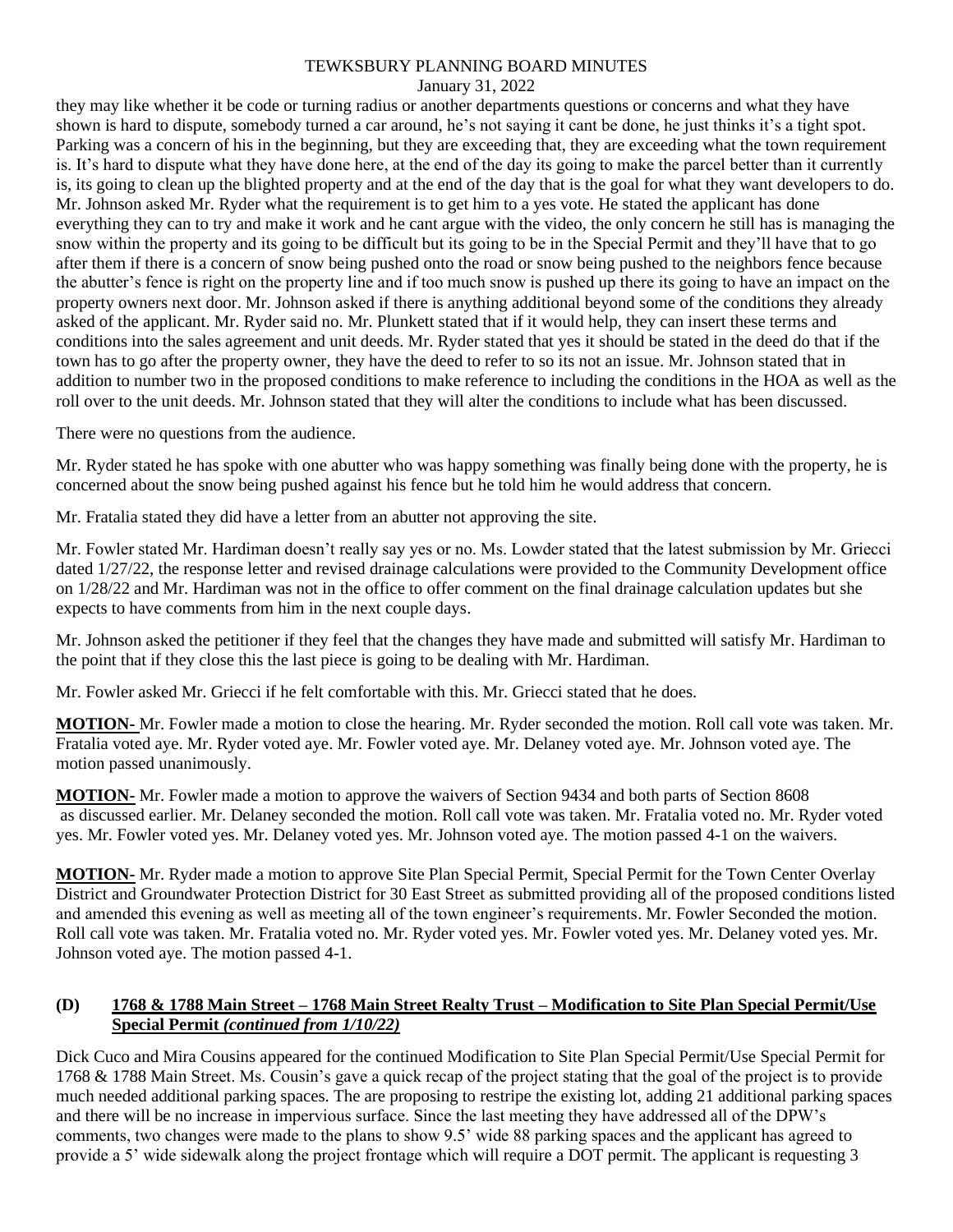waivers, 5170 and 5421 related to the allowance of the 14 proposed parking spaces within 10' of the southerly lot line for both 1768 & 1788 Main Street. The third waiver is a modification to the existing waiver to section 5122, they are proposing 129 parking spaces. Based on the current use and current zoning a total of 163 parking spaces are required however the Special Permit issued in 2012 stated that the liquor store experiences no more than 10 spaces at any one time. If they recalculate required parking spaces based on that condition the total required parking spaces comes to 137 which is only eight spaces more than what is being proposed. Ms. Cousins noted that the existing 9,000 square feet auto parts store requires 45 spaces to comply with zoning and the 2,400 square feet laundromat requires 12 spaces. The required parking for both these uses appears to be overestimated based on the operations and observed usage. The applicant is confident that the proposed 129 parking spaces will satisfy the demand for the use of the entire building.

Mr. Fowler stated he knows the parcel very well and he is happy that the parking that they were getting from Balance Spa was not in the back but on the side. He is happy with the plan provided.

Mr. Delaney stated he is happy with the plan.

Mr. Fratalia stated the allotment of spaces for those two establishments is probably overstated so he has no problem with the parking being at 137.

Mr. Ryder stated that when the initial exemption was given it was based on the liquor store. He asked what the intended use is. Mr. Cuco stated that O'Reilly's would go to the liquor store and allotted 10 spaces for them because of the delivery vehicles then they gave what was the liquor store full amount for retail and then they did a restaurant because the original plan had a restaurant and drive through so the numbers were back and forth. They did take into account the burden from what was allocated for O'Reilly's over to what was going to go into the liquor store and vice versa so at the end of the day it comes out to about the same for what they are asking for the waiver for. Mr. Ryder stated that adding those is going to be a help and is going to be putting in a sidewalk that will tie in with Starbucks which will help. Mr. Cuco stated he believes they have already started the application for MassDOT.

Mr. Johnson stated that he has no issue, he believes it will work. He requested a Do Not Enter on both sides to make it clearer no to take the left to enter. Mr. Cuco stated they are looking into placing and arrow similar to McDonald's to show where to enter and exit.

Mr. Ryder asked if there should be an additional tip down because the whole parcel is being shifted as part of the lease. Mr. Cuco stated that the lease does not include the front section, the owner will take care of that section of sidewalk.

There were no questions from the audience.

**MOTION-** Mr. Fratalia made a motion to close the hearing. The motion was seconded by Mr. Fowler. Roll call vote was taken. Mr. Fratalia voted aye. Mr. Ryder voted aye. Mr. Fowler voted aye. Mr. Delaney voted aye. Mr. Johnson voted aye. Motion unanimously voted 5-0.

**MOTION-** Mr. Fowler made a motion to approve waivers for Section 5170, Section 5421, and Section 5122 (note that that's to 129 spaces rather than the 163 that would have been required otherwise). The motion was seconded by Mr. Ryder. Mr. Fratalia voted aye. Mr. Ryder voted aye. Mr. Fowler voted aye. Mr. Delaney voted aye. Mr. Johnson voted aye. Motion unanimously voted 5-0.

**MOTION-** Mr. Fowler made a motion to approve the Modification to Site Plan Special Permit/Use Special Permit for 1768 & 1788 Main Street under two conditions. First the performance bond of \$10,000 and second that the parking access easement shall be recorded at the Registry of Deeds as the two properties are owned by two different entities. The motion was seconded by Mr. Delaney. Mr. Fratalia voted aye. Mr. Ryder voted aye. Mr. Fowler voted aye. Mr. Delaney voted aye. Mr. Johnson voted aye. Motion unanimously voted 5-0.

# **Old Business**

There was no old business.

# **New Business**

There was no new business.

# **Correspondence**